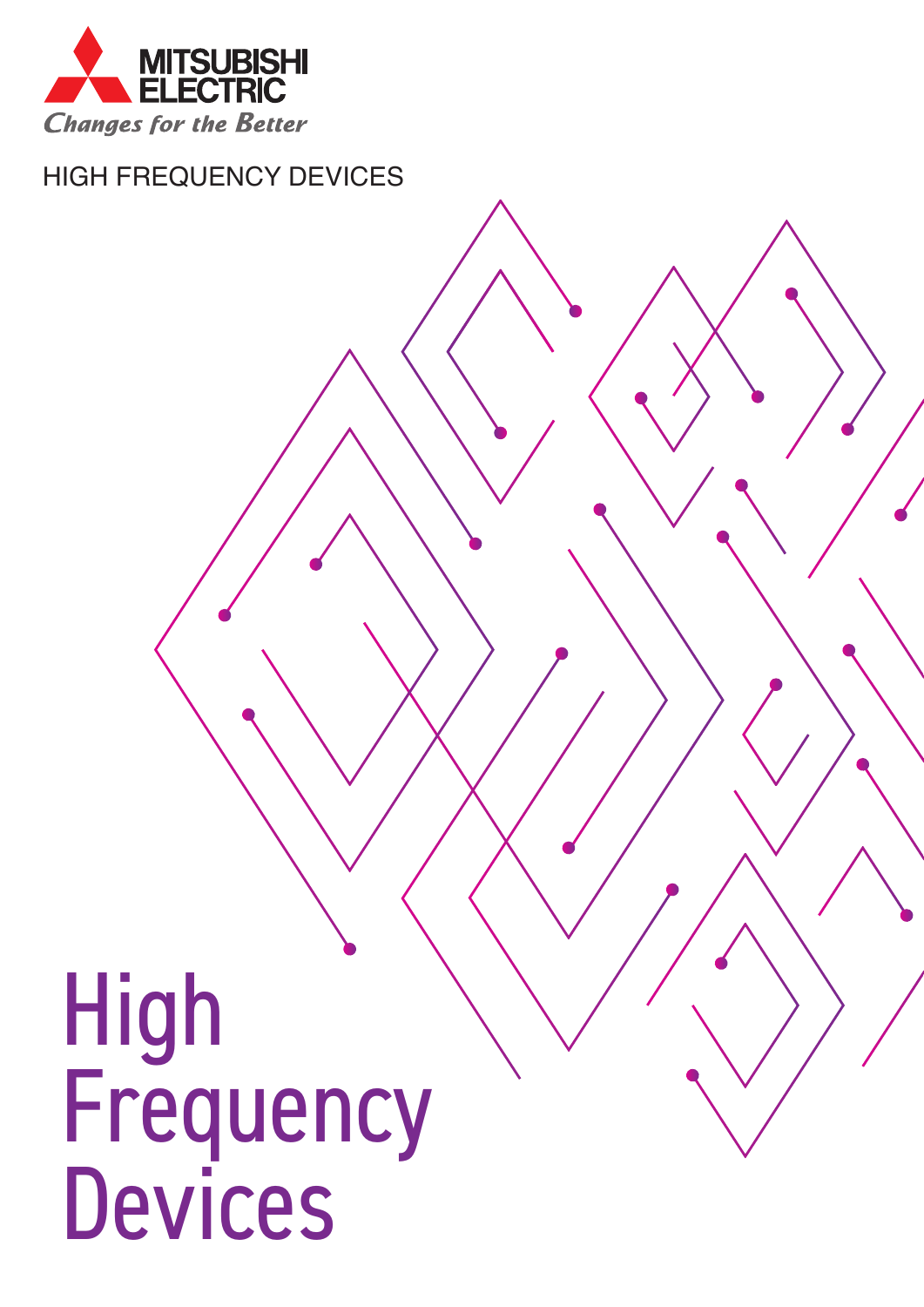# **The Best Solution for Realizing the Information and Communication Era**

Communication networks, such as high speed Internet, and high-speed data communication, are developing rapidly. We are ready to offer the best solution to the systems for realizing the infomation and communication era by providing of the GaN/GaAs products.



#### **SELECTION MAP**

#### ■ GaAs HEMT SERIES FOR MICROWAVE-BAND LOW-NOISE AMPLIFIERS (Discrete)

# ■ InGaP HBT FOR SMALL SIGNAL AMPLIFIERS (Discrete)



**Application** ● Radio Link System 10  $14$ 18 **~L/S/C Band (~8GHz) MGF3022AM**■ **General Use**

■: AEC-Q101 qualified HBT: Heterojunction Bipolar Transistor : 4-pin Mold Package (GD-30)

■: AEC-Q101 qualified HEMT: High Electron Mobility Transistor

: 4-pin Mold Package (GD-30)

### **II GAN HEMT SERIES FOR MICROWAVE-BAND HIGH POWER AMPLIFIERS**



★: New product ★★: Under development Partially supported by Japan's New Energy and Industrial Technology Development Organization(NEDO).



High Frequency devices are compliant with the **RoHS**(2011/65/EU, (EU)2015/863)**.**

RoHS: Restriction of the Use of Certain Hazardous Substances in Electrical and Electronic Equipment.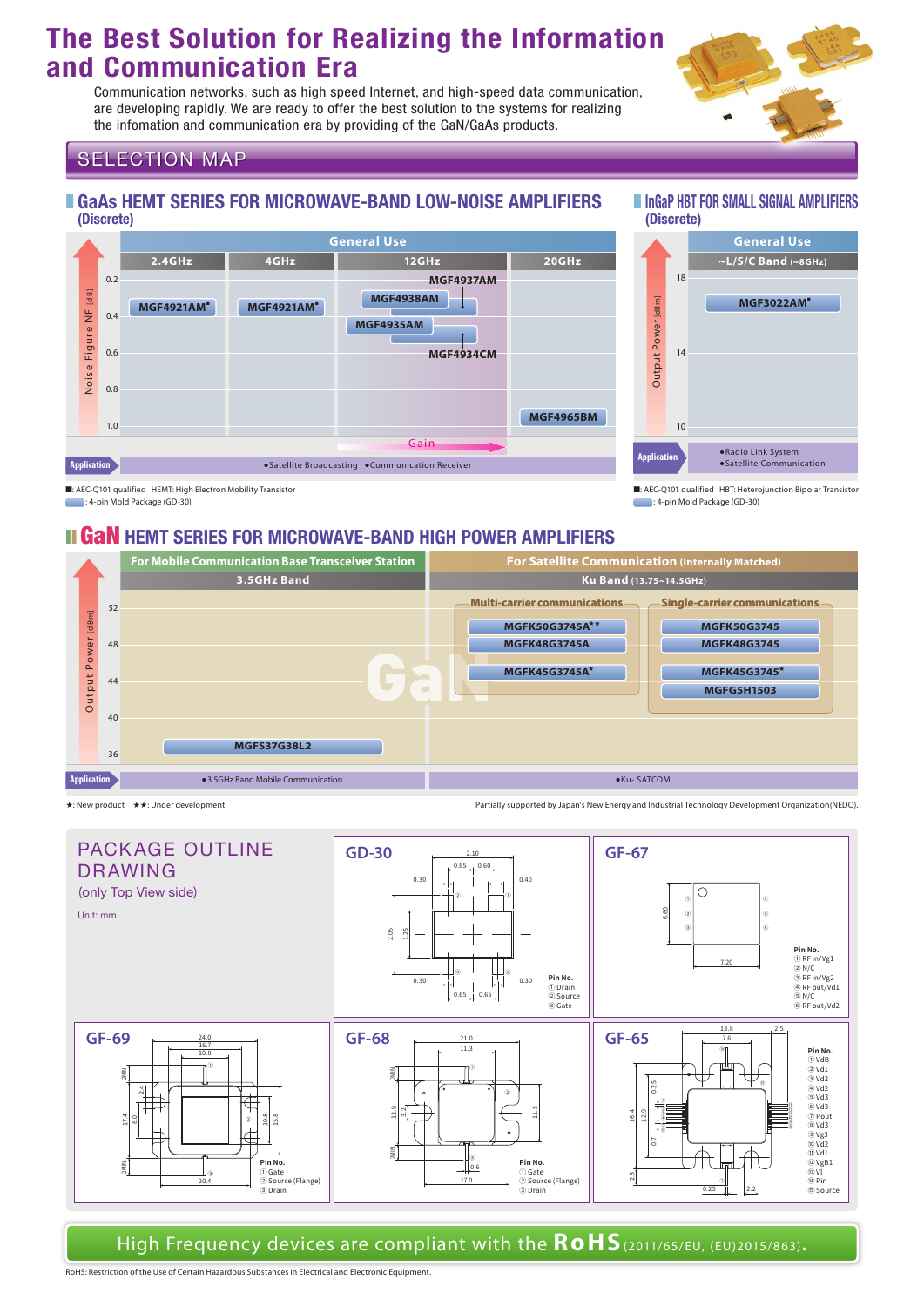#### ■ GaAs HEMT SERIES FOR MICROWAVE-BAND LOW-NOISE AMPLIFIERS (Discrete)

| <b>Type Number</b> | Noise Figure [dB] |      | <b>Associated Gain [dB]</b> |      | <b>Frequency</b> | <b>Drain-Source</b> | <b>Drain Current</b> | Package        |  |
|--------------------|-------------------|------|-----------------------------|------|------------------|---------------------|----------------------|----------------|--|
|                    | Typ.              | Max. | Min.                        | Typ. | [GHz]            | Voltage [V]         | [mA]                 | <b>Outline</b> |  |
| <b>MGF4921AM</b>   | 0.35              | 0.55 | 11.5                        | 13.0 | 4                | 2                   | 15                   | $GD-30$        |  |
| <b>MGF4934CM</b>   | 0.50              | 0.75 | 11.5                        | 13.0 | 12               | $\overline{2}$      | 10                   | $GD-30$        |  |
| <b>MGF4935AM</b>   | 0.45              | 0.65 | 11.0                        | 12.0 | 12               | $\overline{2}$      | 10                   | $GD-30$        |  |
| <b>MGF4937AM</b>   | 0.35              | 0.50 | 11.5                        | 13.0 | 12               | $\overline{2}$      | 10                   | $GD-30$        |  |
| <b>MGF4938AM</b>   | 0.32              | 0.47 | 11.0                        | 12.5 | 12               | $\mathcal{P}$       | 10                   | $GD-30$        |  |
| <b>MGF4965BM</b>   | 0.95              | 1.25 | 9.5                         | 11.5 | 20               | $\mathfrak{D}$      | 10                   | $GD-30$        |  |

Ta=25°C ■: AEC-Q101 qualified

| $GD-30$                                                                    |                                                                                |      |                                            |                           |                                       |                              |                    |  |  |  |
|----------------------------------------------------------------------------|--------------------------------------------------------------------------------|------|--------------------------------------------|---------------------------|---------------------------------------|------------------------------|--------------------|--|--|--|
| InGaP HBT<br>$E_{\Omega}$<br><b>FOR SMALL SIGNAL AMPLIFIERS (Discrete)</b> |                                                                                |      |                                            |                           |                                       |                              |                    |  |  |  |
| <b>Type Number</b>                                                         | <b>Output Power at 1dB</b><br><b>Gain Compression</b><br>[dBm]<br>Min.<br>Typ. |      | <b>Linear</b><br><b>Power Gain</b><br>[dB] | <b>Frequency</b><br>[GHz] | <b>Drain-Source</b><br>Voltage<br>[V] | <b>Drain Current</b><br>[mA] | Package<br>Outline |  |  |  |
| <b>MGF3022AM</b>                                                           | 14.0                                                                           | 16.5 | 18.0                                       | 2.4                       |                                       | 33                           | $GD-30$            |  |  |  |

Ta=25°C ■: AEC-Q101 qualified

| GF-67                                                                                          |                                        |                                               |                                            |                                  |                                                  |                                                    |              |                           |  |
|------------------------------------------------------------------------------------------------|----------------------------------------|-----------------------------------------------|--------------------------------------------|----------------------------------|--------------------------------------------------|----------------------------------------------------|--------------|---------------------------|--|
| 380381<br><b>I GaN HEMT SERIES</b><br><b>FOR MOBILE COMMUNICATION BASE TRANSCEIVER STATION</b> |                                        |                                               |                                            |                                  |                                                  |                                                    |              |                           |  |
| <b>Type Number</b>                                                                             | Output<br><b>Power</b><br><b>IdBml</b> | <b>Linear</b><br><b>Power</b><br>Gain<br>[dB] | Power<br>Added<br><b>Efficiency</b><br>[%] | <b>Frequency</b><br><b>IGHZI</b> | Drain-<br><b>Source</b><br><b>Voltage</b><br>[V] | <b>Thermal Resistance</b><br>$\Gamma^{\circ}$ C/Wl |              | Package<br><b>Outline</b> |  |
| MGFS37G38L2                                                                                    | 37                                     | 20                                            | 67                                         | $3.4 - 3.8$                      | 50                                               | Typ.                                               | Max.<br>13.5 | $GF-67$                   |  |
|                                                                                                |                                        |                                               |                                            |                                  |                                                  |                                                    |              |                           |  |

Ta=25°C

### **B GaN HEMT SERIES** FOR SATELLITE COMMUNICATION (Internally Matched)



**GD-30**

 $EU$  $111111'$ 

| <b>Type Number</b>                                     |                     | Output<br>Power<br>[dBm] | <b>Linear</b><br>Power<br>Gain | Power<br><b>Added</b><br><b>Efficiency</b> | Offset<br>Frequency | Drain-<br>Frequency<br>Source<br>Voltage<br>[GHz] |     | <b>Drain</b><br><b>Current</b><br>[A] | <b>Thermal Resistance</b><br>$[^{\circ}C/W]$ |                | <b>Package</b><br>Outline |
|--------------------------------------------------------|---------------------|--------------------------|--------------------------------|--------------------------------------------|---------------------|---------------------------------------------------|-----|---------------------------------------|----------------------------------------------|----------------|---------------------------|
|                                                        |                     |                          | [dB]                           | [%]                                        |                     |                                                   | [V] |                                       | Typ.                                         | Max.           |                           |
| <b>Multi-carrier communications Ku-band GaN-HEMTs</b>  |                     |                          |                                |                                            |                     |                                                   |     |                                       |                                              |                |                           |
|                                                        | MGFK50G3745A**      | 50                       | 10                             | 30                                         | $\sim$ 200MHz       | $13.75 \sim 14.5$                                 | 24  | 2.4                                   | 0.4                                          | 0.6            | $GF-69$                   |
|                                                        | <b>MGFK48G3745A</b> | 48.3                     | 11                             | 31                                         | $~\sim$ 400MHz      | $13.75 \sim 14.5$                                 | 24  | 1.44                                  | 0.8                                          |                | $GF-68$                   |
|                                                        | MGFK45G3745A*       | 45.3                     | 9.5                            | 30                                         | $~\sim$ 400MHz      | $13.75 \sim 14.5$                                 | 24  | 0.72                                  | 1.6                                          | $\overline{2}$ | $GF-68$                   |
| Single-carrier communications Ku-band GaN-HEMTs • MMIC |                     |                          |                                |                                            |                     |                                                   |     |                                       |                                              |                |                           |
|                                                        | <b>MGFK50G3745</b>  | 50                       | 10                             | 30                                         | $\sim$ 5MHz         | $13.75 \sim 14.5$                                 | 24  | 2.4                                   | 0.4                                          | 0.6            | $GF-69$                   |
|                                                        | <b>MGFK48G3745</b>  | 48.3                     | 12                             | 33                                         | $\sim$ 5MHz         | $13.75 \sim 14.5$                                 | 24  | 1.44                                  | 0.8                                          |                | $GF-68$                   |
|                                                        | MGFK45G3745*        | 45.3                     | 9.5                            | 31                                         | $\sim$ 5MHz         | $13.75 - 14.5$                                    | 24  | 0.72                                  | 1.6                                          | $\overline{2}$ | GF-68                     |
|                                                        | <b>MGFG5H1503</b>   | 43                       | 24                             | 20                                         | $\sim$ 5MHz         | $13.75 - 14.5$                                    | 24  | 2.7                                   | 1.2                                          | 1.5            | $GF-65$                   |

Ta=25°C ★: New product ★★: Under development

#### TYPE NAME DEFINITION OF HIGH FREQUENCY DEVICES

■ Discrete **A** Device Structure **3x**:HBT **B** Chip Type **C** Series Number **D** Auxiliary Symbol **4x**:HEMT **MGF 49 21 A M A B C D**

**A** Freq. Band **B** Output Power in dBm - ex. 37=37dBm **C** Device Structure -**D** Freq. Band in GHz-**E** Package **F** Input / Output Pair ex.**2**=Input / Output 2 Pairs **S**:S-band **G**:GaN HEMT  $-ex.38 = -3.8GHz$ **L**:QFN **MGF S 37 G 38 L 2 A B C D E F**

■ For Mobile Communication Base Transceiver Station

**A** Freq. Band **B** Output Power in dBm **C** Device Structure **D** Freq. Band in GHz - ex. 3745=13.75~14.5GHz **K**:Ku-band ex.**50**=50dBm=100W(typ.) **G**:GaN HEMT **MGF K 50 G 3745 A B C D**

■ For Satellite Communication (Internally Matched)